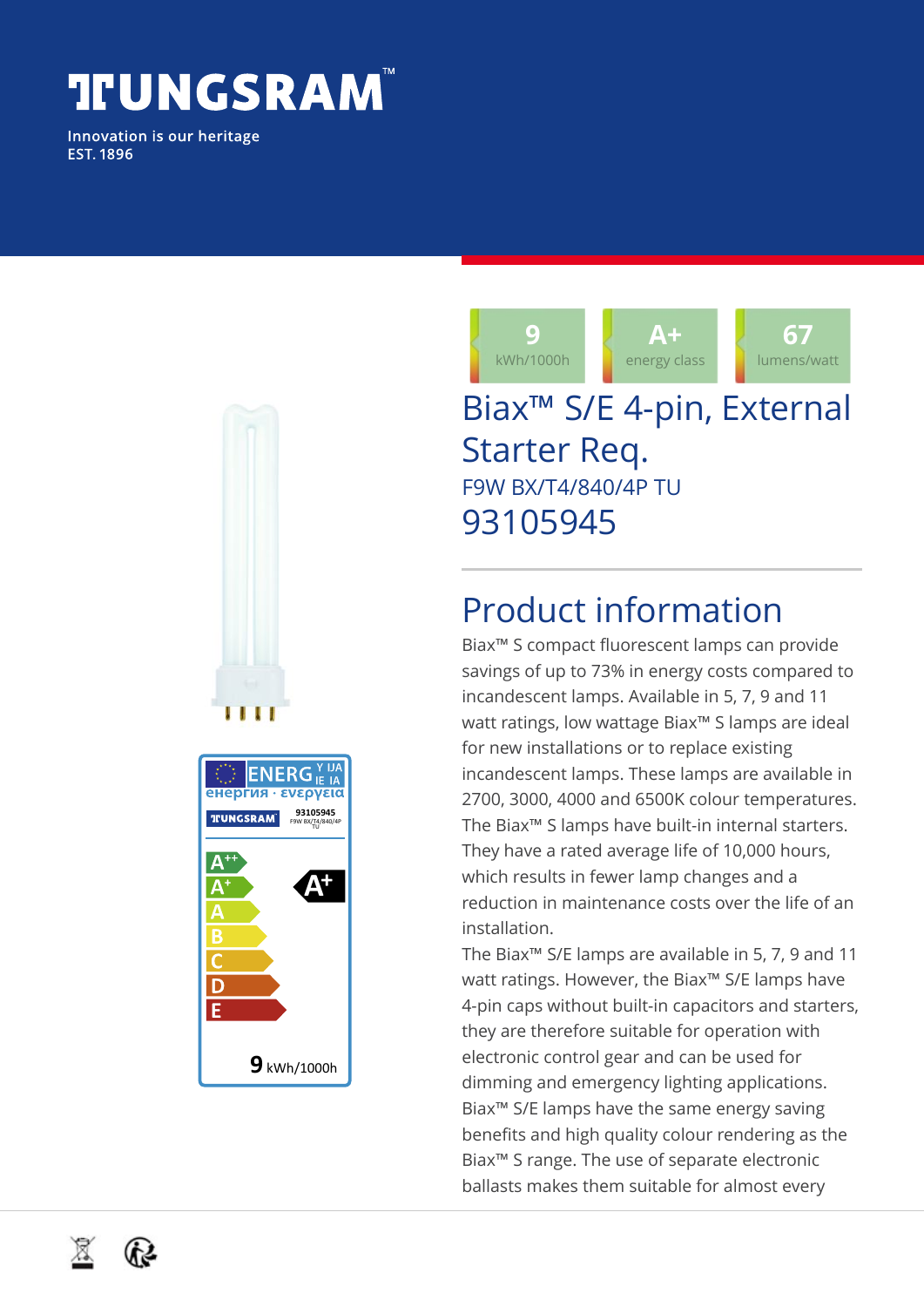## **TFUNGSRAM**

kind of energy supply: high and low voltages, accumulators, batteries, solar cells and systems that can be dimmed. When the new fluorescent lamp is installed into dimming system, it is advised to operate lamps for period of 100 hours at full light output. Single biaxial tube (single tube with 180° bend)

#### Application areas



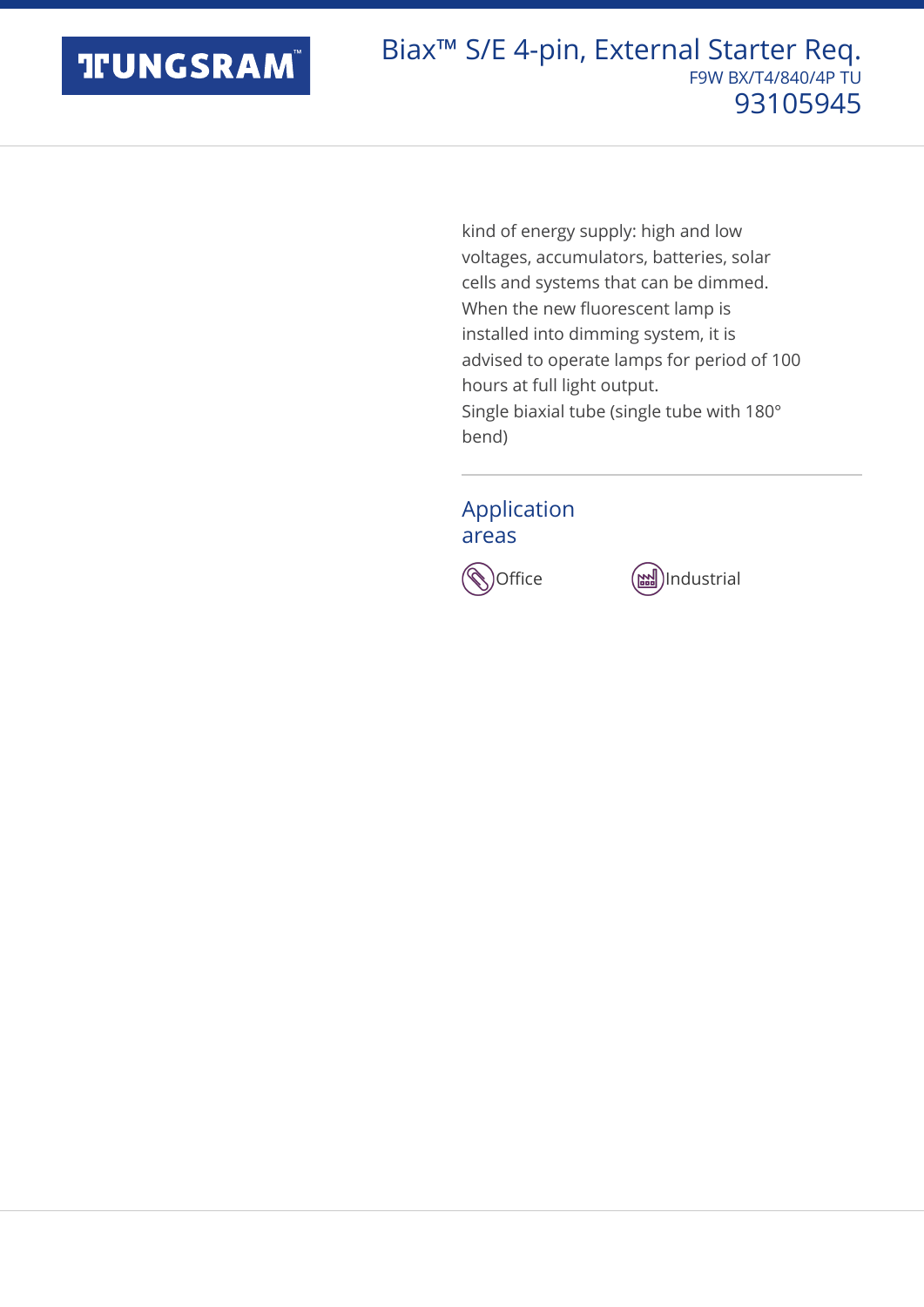## Product data

| Product Code                       | 93105945      |
|------------------------------------|---------------|
| <b>Bulb Shape</b>                  | Biax Plug-in  |
| Bulb maximum overall diameter [mm] | 37.5          |
| Maximum Overall Length [mm]        | 151           |
| Net weight per piece [g]           | 37            |
| Gross weight per piece [g]         | 51            |
| Operating position                 | U - Universal |
| Mercury Content [mg]               | 1.3           |
| UV radiance                        | exempt        |
| <b>Brand</b>                       | Tungsram      |
| Cap/Base                           | 2G7           |

## Performance data

| Colour Code                                           | 840   |
|-------------------------------------------------------|-------|
| Rated Lumens [lm]                                     | 600   |
| Weighted energy consumption [kWh/1000h]               | 8.8   |
| Energy efficiency class (EEC)                         | A+    |
| Rated Life [h]                                        | 10000 |
| Nominal correlated colour temperature (CCT) [K]] 4000 |       |
| Nominal lumens [lm]                                   | 600   |
| Colour Rendering Index (CRI) [Ra]                     | 82    |